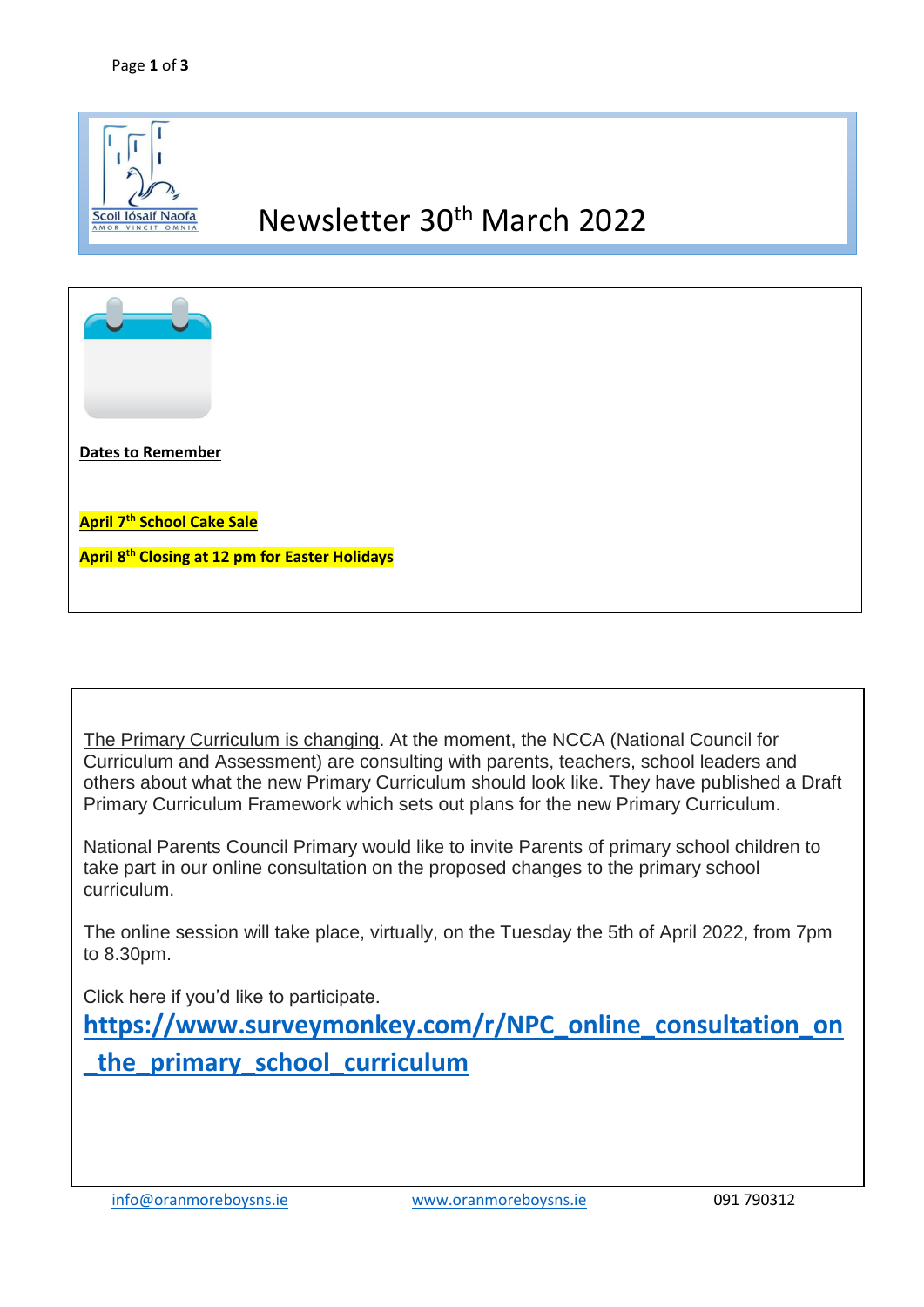Last week The Chief Inspector's Report 2016-2020 was published. It provides an analysis of, and reflection on, the quality of education provision in schools and other education settings in Ireland during the period 2016 to 2020. The following are some of the key messages from the report.

For anyone interested in reading the full report it is available on the Dept website in full. (All 300+ pages!)

## KEY MESSAGES

## **Achievement**

 Irish pupils continued to perform at a high level in international assessments in literacy, Mathematics and Science.

Teaching approaches

High quality teaching approaches were observed in a majority of lessons.

 Planning and practice in catering for the range of pupil abilities and learning dispositions require further development and should include more active and child-centred teaching approaches.

 In response to COVID-19, there has been a considerable increase in the use of digital technologies in teaching and learning.



Easter Bake Sale

Please see flyer attached from Parents Association. We are having our Easter Cake Sale next Thursday 7<sup>th</sup> April